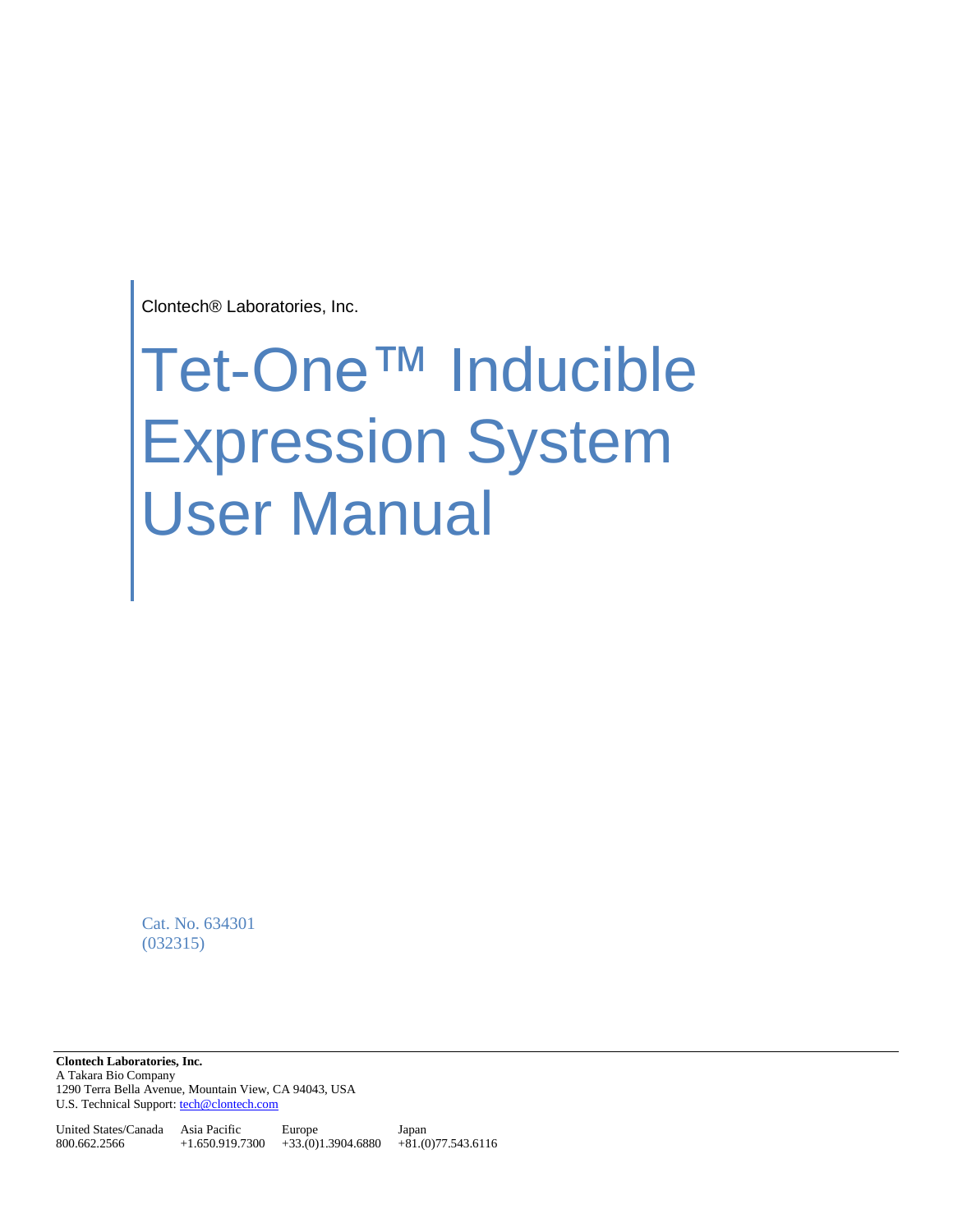# **Table of Contents**

| Ι.   | $\text{Introduction} \text{.\ } \dots \text{.\ } \dots \text{.\ } \dots \text{.\ } \dots \text{.\ } \dots \text{.\ } \dots \text{.\ } \dots \text{.\ } \dots \text{.\ } \dots \text{.\ } \dots \text{.\ } \dots \text{.\ } \dots \text{.\ } \dots \text{.\ } \dots \text{.\ } \dots \text{.\ } \dots \text{.\ } \dots \text{.\ } \dots \text{.\ } \dots \text{.\ } \dots \text{.\ } \dots \text{.\ } \dots \text{.\ } \dots \text{.\ } \dots \text{.\ } \dots \text{.\ } \dots \text{.\ } \dots \text{.\ } \dots \text{.\ } \dots \text{.\ } \dots \text{.\ }$ |  |  |
|------|----------------------------------------------------------------------------------------------------------------------------------------------------------------------------------------------------------------------------------------------------------------------------------------------------------------------------------------------------------------------------------------------------------------------------------------------------------------------------------------------------------------------------------------------------------------|--|--|
| П.   |                                                                                                                                                                                                                                                                                                                                                                                                                                                                                                                                                                |  |  |
| III. |                                                                                                                                                                                                                                                                                                                                                                                                                                                                                                                                                                |  |  |
| IV.  |                                                                                                                                                                                                                                                                                                                                                                                                                                                                                                                                                                |  |  |
| V.   |                                                                                                                                                                                                                                                                                                                                                                                                                                                                                                                                                                |  |  |
|      |                                                                                                                                                                                                                                                                                                                                                                                                                                                                                                                                                                |  |  |
|      |                                                                                                                                                                                                                                                                                                                                                                                                                                                                                                                                                                |  |  |
|      |                                                                                                                                                                                                                                                                                                                                                                                                                                                                                                                                                                |  |  |
|      |                                                                                                                                                                                                                                                                                                                                                                                                                                                                                                                                                                |  |  |
|      |                                                                                                                                                                                                                                                                                                                                                                                                                                                                                                                                                                |  |  |
|      |                                                                                                                                                                                                                                                                                                                                                                                                                                                                                                                                                                |  |  |
|      |                                                                                                                                                                                                                                                                                                                                                                                                                                                                                                                                                                |  |  |
|      |                                                                                                                                                                                                                                                                                                                                                                                                                                                                                                                                                                |  |  |
|      |                                                                                                                                                                                                                                                                                                                                                                                                                                                                                                                                                                |  |  |
|      |                                                                                                                                                                                                                                                                                                                                                                                                                                                                                                                                                                |  |  |
|      |                                                                                                                                                                                                                                                                                                                                                                                                                                                                                                                                                                |  |  |
|      |                                                                                                                                                                                                                                                                                                                                                                                                                                                                                                                                                                |  |  |
|      |                                                                                                                                                                                                                                                                                                                                                                                                                                                                                                                                                                |  |  |

# **Table of Figures**

# **Table of Tables**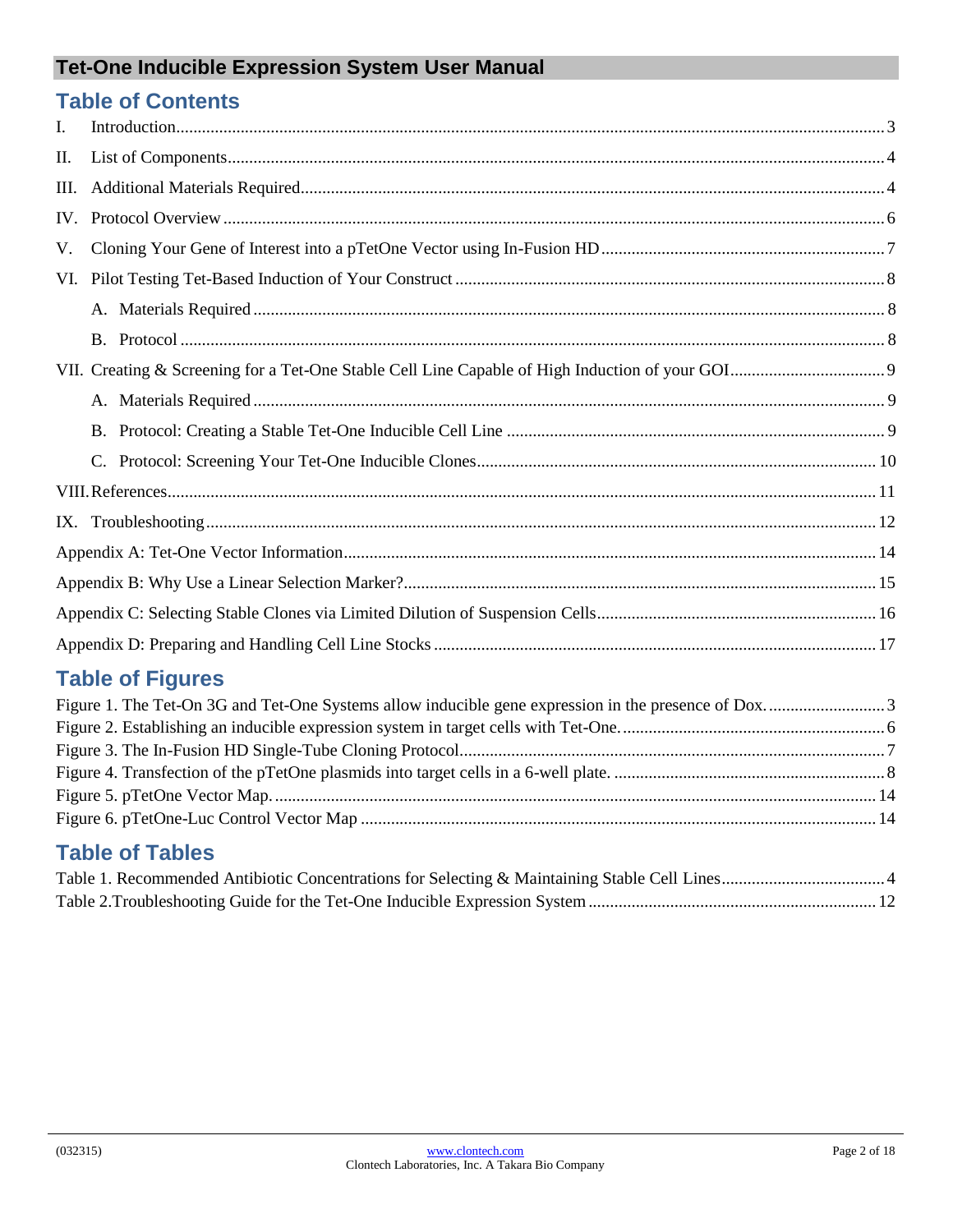# <span id="page-2-0"></span>**I. Introduction**

# **A. Summary**

The Tet-One Systems are inducible gene expression systems for mammalian cells that contain all the necessary components in a single plasmid, lentiviral, or retroviral vector. After transfecting target cells with plasmid (Tet-One System), or transducing them with lentivirus (Lenti-X™ Tet-One Systems) or retrovirus (Retro-X™ Tet-One systems), the cells will express the Tet-On® 3G transactivator protein and contain a gene of interest (GOI) under the tight control of a TRE3G promoter ( $P_{\text{TE3GS}}$ ). This manual describes the plasmid-based **Tet-One Inducible Expression System** (Cat. No. 634301). Using this system, your target cells will express high levels of your GOI, but only when cultured in the presence of doxycycline (Dox) (Figure 1).

**No Dox** 

**Dox** 



**Figure 1. The Tet-On 3G and Tet-One Systems allow inducible gene expression in the presence of Dox.**

# <span id="page-2-1"></span>**B. Elements of Tet-One Systems**

#### **Tet-On 3G Transactivator Protein**

Based on the transcriptional regulators described by Gossen & Bujard (1992), Gossen *et al.* (1995), and Urlinger *et al.* (2000), Tet-On 3G is a modified form of the Tet-On Advanced transactivator protein which has been evolved to display far higher sensitivity to doxycycline (Zhou *et. al,.* 2006).

#### *P***TRE3GS Inducible Promoter**

The inducible promoter  $P_{\text{TRE3G}}$  provides for very low basal expression and high maximal expression after induction (Loew *et. al.,* 2010). It consists of 7 repeats of a 19 bp *tet* operator sequence located upstream of a minimal CMV promoter. *P*TRE3GS is a version of *P*TRE3G that was modified for higher performance in a single vector context. In the presence of Dox, Tet-On 3G binds specifically to  $P_{\text{TE3GS}}$  and activates transcription of the downstream GOI. *P*<sub>TRE3GS</sub> lacks binding sites for endogenous mammalian transcription factors, so it is virtually silent in the absence of induction.

#### **Tet-One Systems "All-in-One" Design**

Before the Tet-One Systems were developed, Clontech's Tet-On and Tet-Off® products all required two separate vectors to introduce the transactivator protein and the inducible promoter controlling your gene of interest, respectively, into your target cells. The Tet-One Systems provide both of these components on a single vector. The Tet-On 3G transactivator is expressed in the forward direction from the human phosphoglycerate kinase 1 promoter, and the cloned gene of interest is expressed from the  $P_{\text{TE}3GS}$ promoter in the reverse orientation. Compared to the two-vector Tet-On 3G Systems, all previously published all-in-one vectors have shown a low signal-to-noise ratio, typically providing only 50–100-fold induced expression, even in selected clones. Clontech's Tet-One Systems are based on an all-in-one design that has shown up to 25,000-fold induction (Heinz *et. al*,*.* 2011).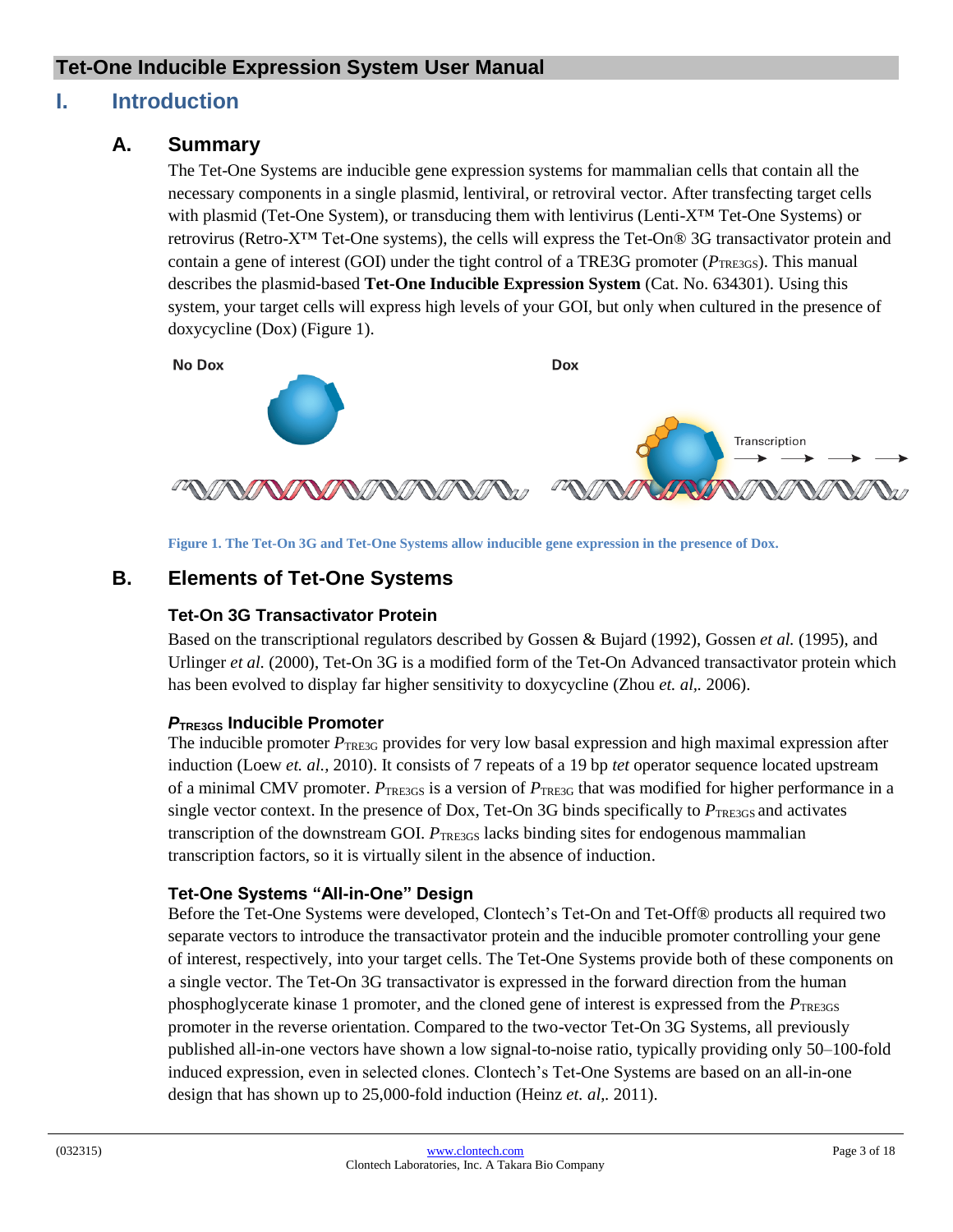## **C. Doxycycline**

Doxycycline is a synthetic tetracycline derivative that is the effector molecule for all Tet-On and Tet-Off Systems. When bound by Dox, the Tet-On 3G protein undergoes a conformational change that allows it to bind to *tet* operator sequences located in the *P*TRE3GS promoter (Figure 1). The Dox concentrations required for induction are far below cytotoxic levels for either cell culture or transgenic studies, and Tet-On 3G responds to even lower concentrations than its predecessors (Zhou *et. al,.* 2006). Note that Tet-On Systems (including Tet-One) respond well only to doxycycline, and not to tetracycline (Gossen & Bujard, 1995). The half-life of Dox in cell culture medium is 24 hours. To maintain continuous inducible GOI expression in cell culture, the medium should be replenished with Dox every 48 hours.

# <span id="page-3-0"></span>**II. List of Components**

Store all components at -20°C.

#### **Tet-One Inducible Expression System (Cat. No. 634301)**

- 1 each pTetOne Vector Set (Cat. No. 634303; not sold separately)
	- − 20 μl pTetOne Vector (500 ng/µl)
	- − 20 μl pTetOne-Luc Control Vector (500 ng /µl)
	- − 40 μl Linear Hygromycin Marker (50 ng/µl) (also sold separately as Cat. No. 631625)
	- − 40 μl Linear Puromycin Marker (50 ng/µl) (also sold separately as Cat. No. 631626)
- 100 rxns Xfect™ Transfection Reagent (Cat. No. 631317)
	- − 2 tubes Xfect Polymer (75 μl each)
	- − 2 tubes Xfect Reaction Buffer (12 ml each)
- 50 ml Tet System Approved FBS, US-Sourced (Cat. No. 631105)

# <span id="page-3-1"></span>**III. Additional Materials Required**

The following reagents are required but not supplied.

#### **A. Tetracycline-Free Fetal Bovine Serum**

Contaminating tetracyclines, often found in serum, will significantly elevate basal expression when using Tet-On 3G. The following functionally tested tetracycline-free sera are available from Clontech:

#### **Cat. No. Serum Name**

- 631106 Tet System Approved FBS (500 ml)
- 631107 Tet System Approved FBS (50 ml)
- 631101 Tet System Approved FBS, US-Sourced (500 ml)
- 631105 Tet System Approved FBS, US-Sourced (50 ml)

# <span id="page-3-2"></span>**B. Antibiotics for Selecting Stable Cell Lines**

**Table 1. Recommended Antibiotic Concentrations for Selecting & Maintaining Stable Cell Lines**

|          |                      | <b>Recommended Concentration (µg/ml)</b> |                    |
|----------|----------------------|------------------------------------------|--------------------|
| Cat. No. | <b>Antibiotic</b>    | Selecting Colonies <sup>1</sup>          | <b>Maintenance</b> |
| 631306   | Puromycin (100 mg)   |                                          |                    |
| 631305   | Puromycin (25 mg)    | $0.25 - 10$<br>0.25                      |                    |
| 631309   | Hygromycin B $(1 g)$ | 50-400                                   | 100                |

<sup>1</sup> When selecting for single colonies, the appropriate dose must be determined empirically for your specific cell line. Test a dosage range using dishes of untransfected cells and choose the dose that kills all of the cells in 3–5 days. If all the cells die in less than 24 hr, you should use a lower dose.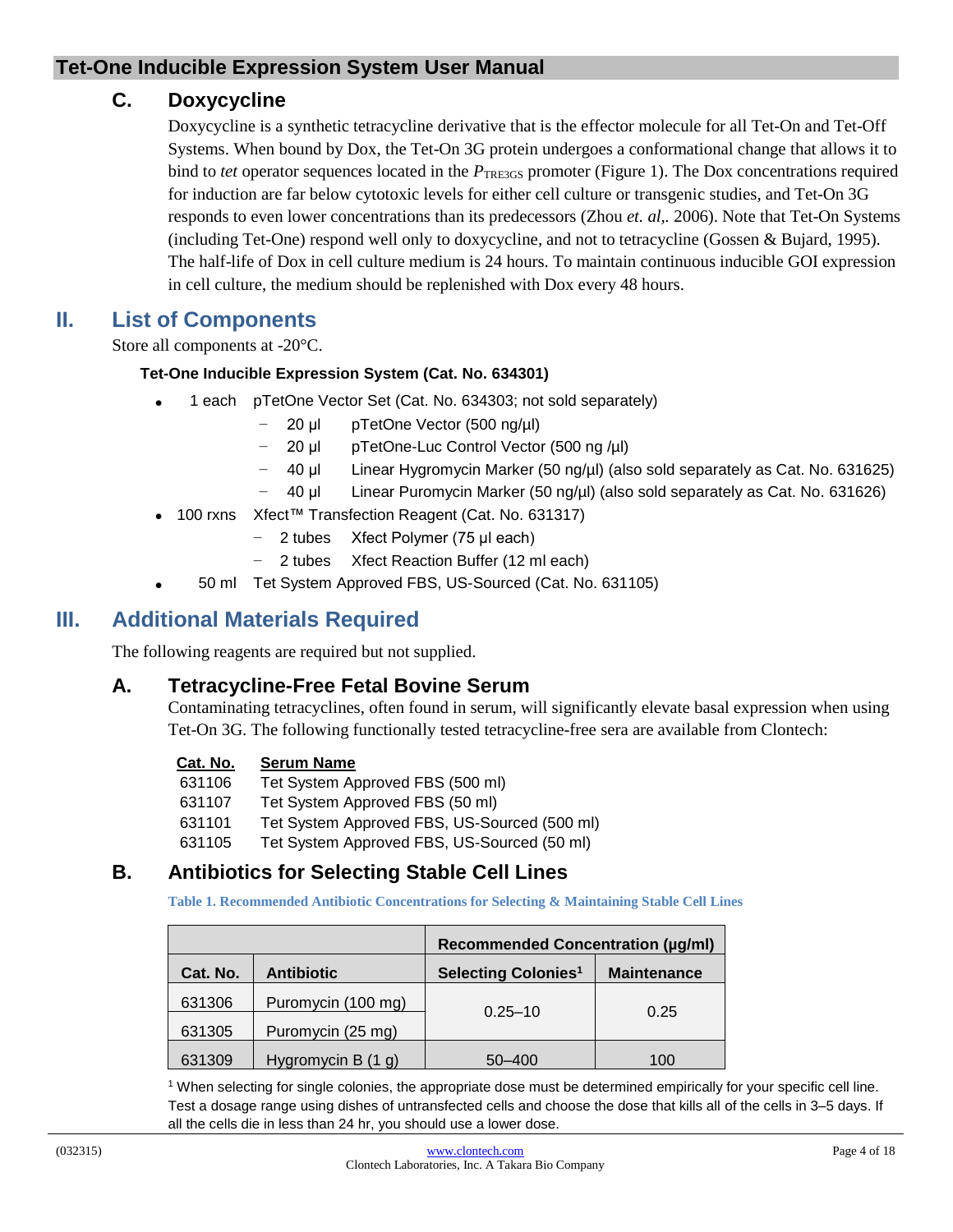# **C. Mammalian Cell Culture Supplies**

- Culture medium, supplies, and additives specific for your target cells
- Trypsin/EDTA (e.g., Sigma, Cat. No. T4049)
- Cloning cylinders or discs for isolating colonies of adherent cell lines (Sigma, Cat. No. C1059*)*
- Cell Freezing Medium, with or without DMSO (Sigma, Cat. Nos. C6164 or C6039), for freezing stable Tet-One cell lines.
- $\bullet$  6-well, 12-well & 24-well cell culture plates, 10 cm cell culture dishes

# **D. Doxycycline**

•  $5 g$  Doxycycline (Cat. No. 631311)

Dilute to 1 mg/ml in double distilled H<sub>2</sub>O. Filter sterilize, aliquot, and store at  $-20^{\circ}$ C in the dark. Use within one year.

# **E. Xfect Transfection Reagent**

Xfect Transfection Reagent provides high transfection efficiency and low cytotoxicity for most commonly used cell types.

#### **Cat. No. Transfection Reagent**

631317 Xfect Transfection Reagent (100 rxns)

631318 Xfect Transfection Reagent (300 rxns)

# **F. In-Fusion® HD Cloning System**

In-Fusion is a revolutionary technology that greatly simplifies cloning.

For more information, visit [www.clontech.com/infusion](http://www.clontech.com/infusion)

#### **Cat. No. In-Fusion Cloning Kit**

- 638909 In-Fusion HD Cloning Plus (10 rxns)
- 638910 In-Fusion HD Cloning Plus (50 rxns)
- 638911 In-Fusion HD Cloning Plus (100 rxns)

# **G. Stellar™ Competent Cells**

We recommend using Stellar Competent Cells (see Section V), which are included in the In-Fusion HD Cloning Kits listed in Section III.F. You can also purchase these cells separately (Cat. No. 636763).

# **H. TetR Monoclonal Antibody**

If you wish to confirm that Tet-On 3G is expressed in your cells, we recommend that you use the following antibody and detect the protein via Western Blot.

| Cat. No. | <u>Antibody</u>                               |
|----------|-----------------------------------------------|
| 631131   | TetR Monoclonal Antibody (Clone 9G9) (40 µg)  |
| 631132   | TetR Monoclonal Antibody (Clone 9G9) (200 µg) |

# **I. Plasmid Purification (Transfection-Grade)**

| Cat. No.  | <b>Product</b>               | <b>Size</b> |
|-----------|------------------------------|-------------|
| 740412.10 | NucleoBond Xtra Midi Plus    | 10 preps    |
| 740416.10 | NucleoBond Xtra Maxi Plus    | 10 preps    |
| 740422.10 | NucleoBond Xtra Midi EF Plus | 10 preps    |
| 740426.10 | NucleoBond Xtra Maxi EF Plus | 10 preps    |

#### **J. Luciferase Assay and Luminometer**

These items are required when using the pTetOne-Luc Vector as a control to test for induction (Section VI.B). Use any standard luciferase assay system and luminometer.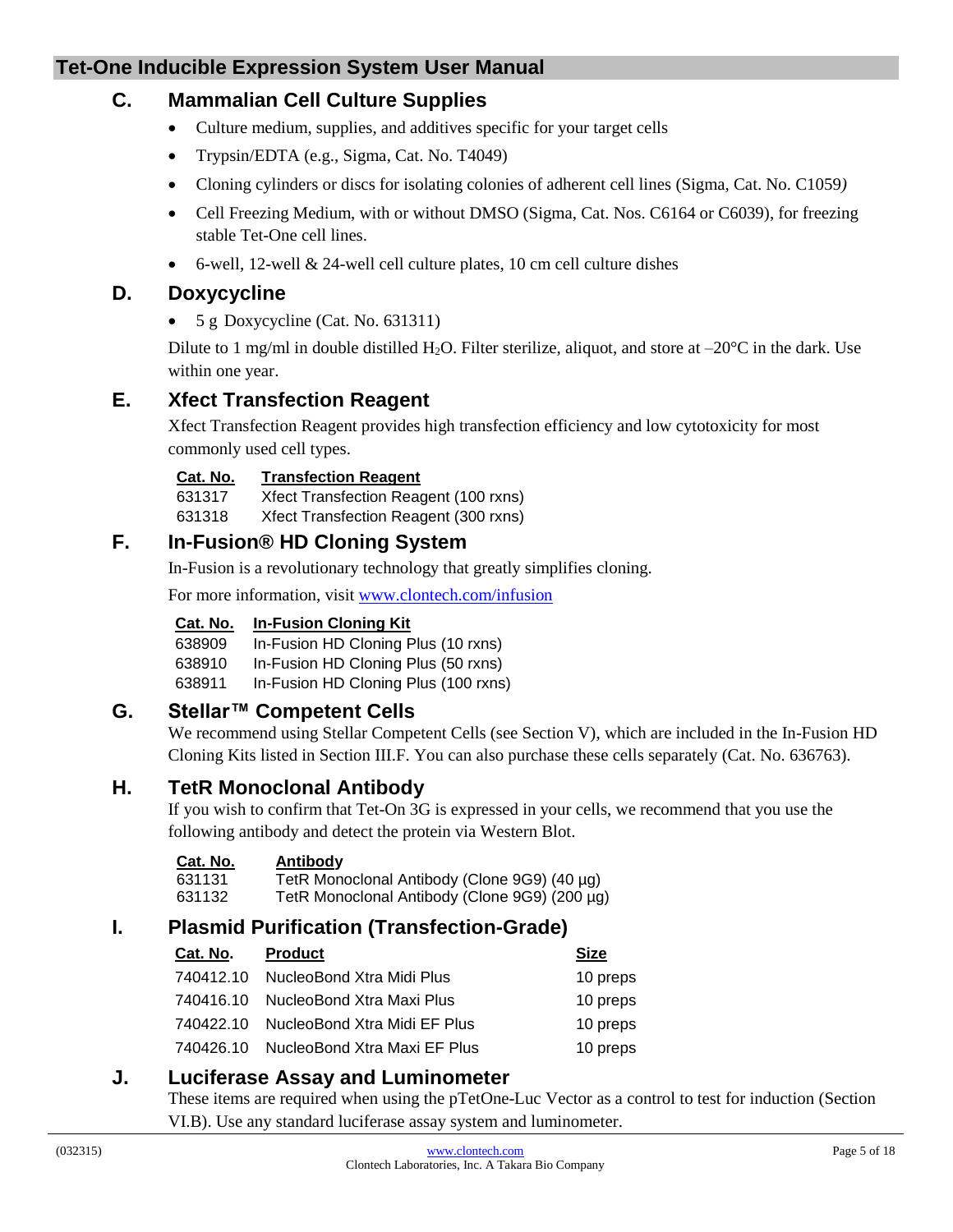# <span id="page-5-0"></span>**IV. Protocol Overview**

Please read each protocol completely before starting. Successful results depend on understanding and performing the following steps correctly.

## **A. General Cell Culture**

This user manual provides only general guidelines for mammalian cell culture techniques. For users requiring more information on mammalian cell culture, transfection, and creating stable cell lines, we recommend the following general reference:

Freshney, R.I. (2005). *Culture of Animal Cells: A Manual of Basic Technique, 5th Edition* (Wiley-Liss, Hoboken, NJ).

#### **B. Protocol Summary**

The following are the steps required to create a doxycycline-responsive cell line capable of inducible expression of your gene of interest (GOI) (see Figure 2).

- 1. Clone your gene of interest into the pTetOne Vector using In-Fusion HD (Section V).
- 2. Pilot test Tet-based induction of your construct (Section VI).
- 3. Create and screen for a stable TetOne clone capable of high induction of your GOI (Section VII).



<span id="page-5-1"></span>**Figure 2. Establishing an inducible expression system in target cells with Tet-One.** Target cells are cotransfected with the pTetOne plasmid containing your gene of interest and one of the linear selection markers ( $Hye<sup>R</sup>$  or  $Puro<sup>R</sup>$ ). Clones are then selected with antibiotic, expanded, and screened for doxycycline-inducible expression of your gene of interest.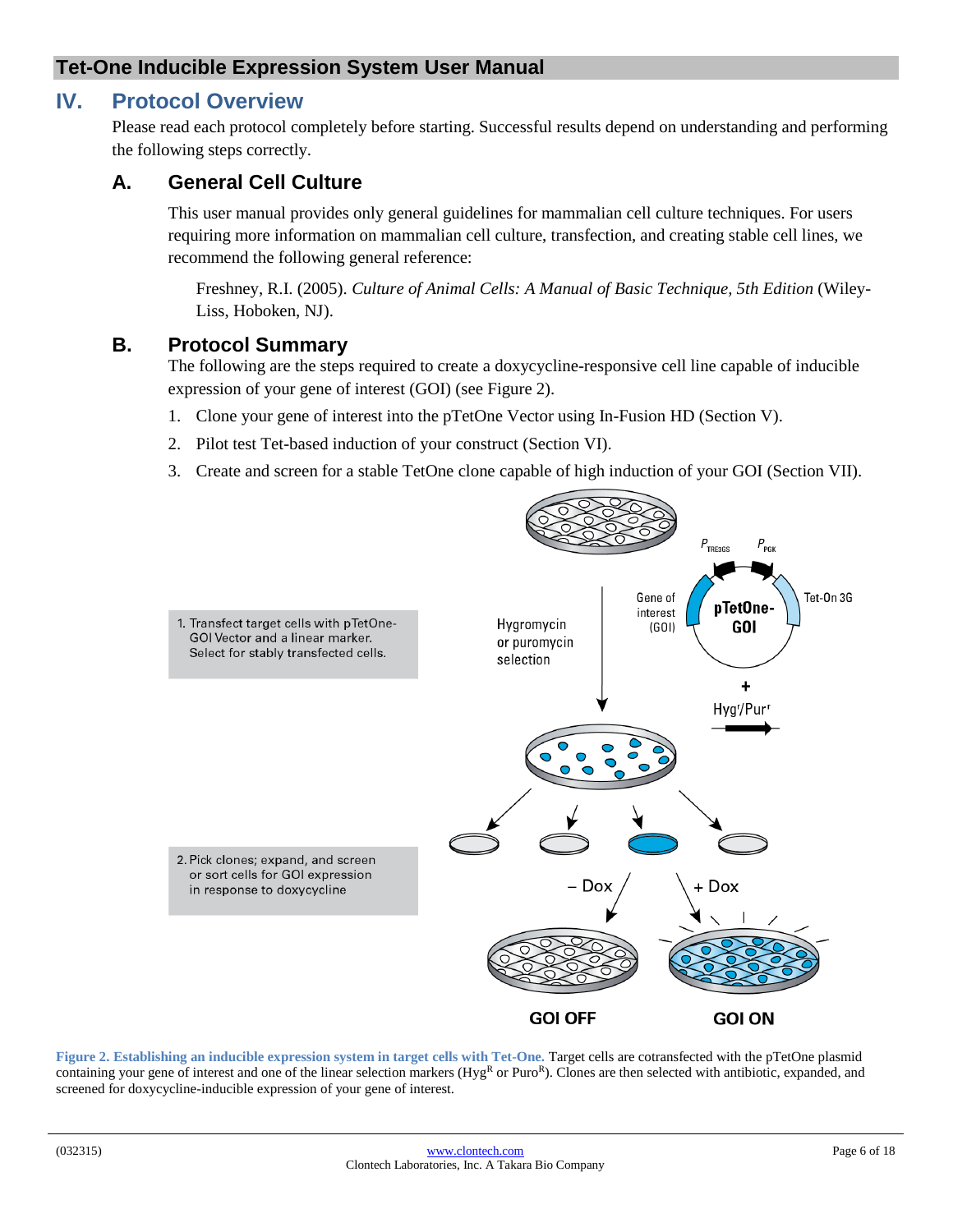# <span id="page-6-0"></span>**V. Cloning Your Gene of Interest into a pTetOne Vector using In-Fusion HD**

We recommend using In-Fusion HD for all cloning. Follow the protocol outlined in the In-Fusion HD user manual at **[www.clontech.com/infusion](http://www.clontech.com/infusion)**

**NOTE:** Stellar Competent Cells (Section III.G) are recommended by Clontech for In-Fusion cloning. Stellar Competent Cells are provided with all In-Fusion HD Cloning Systems.



**Figure 3. The In-Fusion HD Single-Tube Cloning Protocol.**

<span id="page-6-1"></span>The recommended linearization sites and forward/reverse primer designs are as follows:

| <b>Vector</b> | ∟inearize w/  | <b>Forward Primer*</b>                           | <b>Reverse Primer**</b>                              |
|---------------|---------------|--------------------------------------------------|------------------------------------------------------|
| pTetOne       | EcoRI & BamHI | CCCTCGTAAAGAATTC 111 222 333 444 555 666 777 888 | GCAGAGATCTGGATCC sss nnn nnn nnn nnn nnn nnn nnn nnn |

 $*111 =$  Start codon of your gene; 222 = 2nd codon of your gene; etc.

\*\*SSS = reverse compliment of the stop codon of your gene; NNN = reverse compliment of the end of your gene.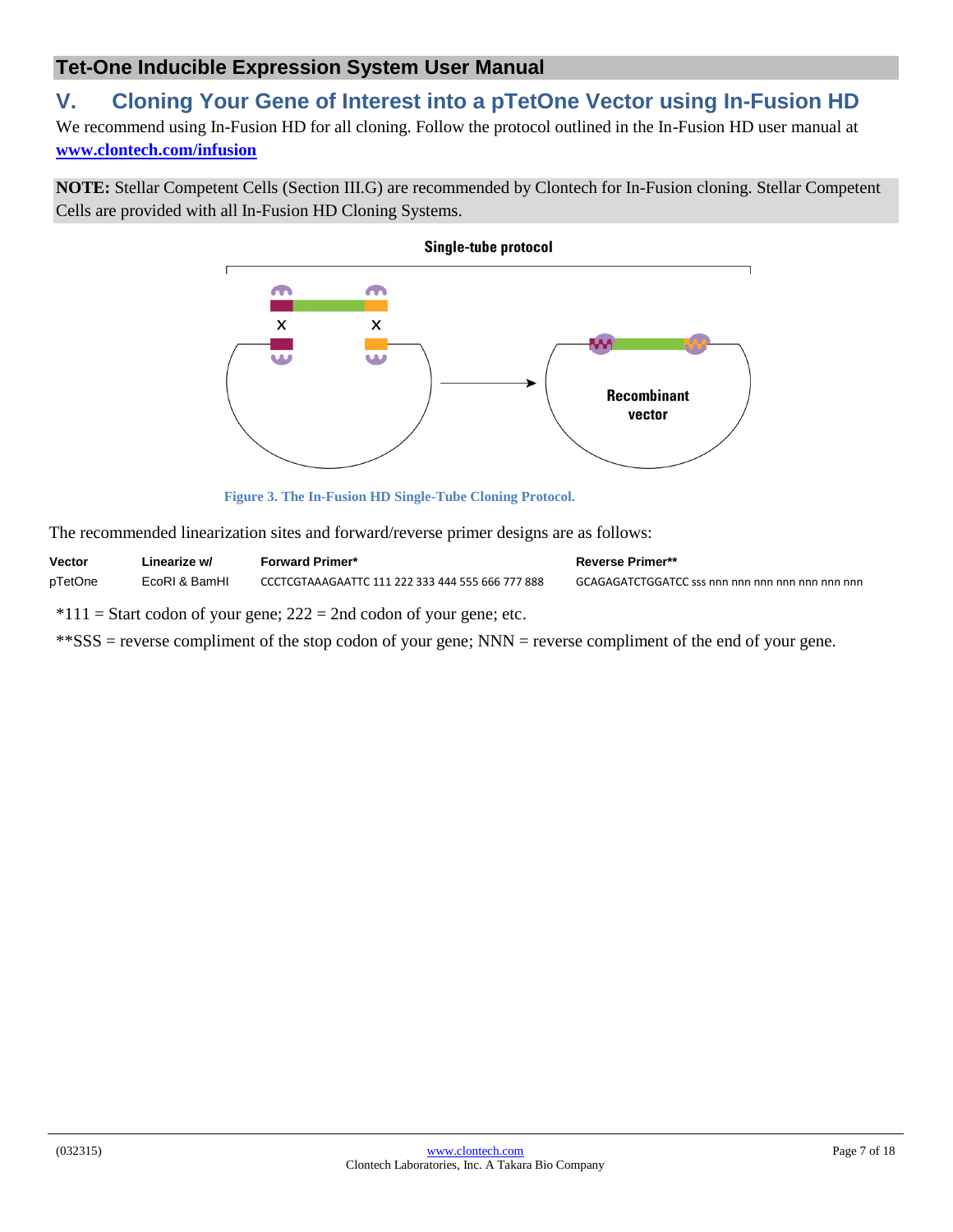# <span id="page-7-0"></span>**VI. Pilot Testing Tet-Based Induction of Your Construct**

Prior to establishing the stable Tet-One cell line for your GOI, your pTetOne construct should be tested for functionality. Transiently transfect your pTetOne vector into an easy-to-transfect cell line such as HeLa or HEK 293, or your target cell line, and test for GOI induction with Dox. You will need an appropriate gene-specific assay to test for induction, such as:

- Western blot
- Northern blot
- $\bullet$   $\alpha$ RT-PCR
- Gene-specific functional assay

pTetOne-Luc can be used as a positive control.

#### <span id="page-7-1"></span>**A. Materials Required**

- 1. pTetOne Vector containing your gene of interest (Section V)
- 2. Host cell line
- 3. Xfect Transfection Reagent (Section III.E)
- 4. Doxycycline (1 mg/ml) (Section III.D)
- 5. Mammalian cell culture supplies (Section III.C)
- 6. Tet Approved FBS (Section III.A)

#### <span id="page-7-2"></span>**B. Protocol**

- 1. Transfect the pTetOne Vector into your target cells (in a 6-well plate) using Xfect Transfection Reagent. Follow the **Xfect Transfection Reagent Protocol-At-A-Glance**. (Locate this protocol by searching at **www.clontech.com/manuals**).
	- Use 5  $\mu$ g of pTetOne-GOI for each well (GOI = gene of interest).
	- We recommend performing the test in duplicate with negative controls: 3 wells containing 100 ng/ml of Dox, and 3 wells without Dox.



**Wells 1 & 2:** 5 µg pTetOne-GOI (no Dox) **Wells 3 & 4:** 5 µg pTetOne-GOI (100 ng/ml Dox) **Well 5:** 5 µg pTetOne empty (no Dox)

**Well 6:** 5 µg pTetOne empty (100 ng/ml Dox)

**Figure 4. Transfection of the pTetOne plasmids into target cells in a 6-well plate.**

<span id="page-7-3"></span>2. After 24 hr, harvest the cell pellets from each well and compare induced expression levels to uninduced expression levels using a method appropriate for your GOI.

**NOTE:** Because transiently transfected cells contain more copies of the pTetOne plasmid than do stable cell lines, fold induction (ratio of maximal to basal GOI expression) levels are almost always lower in transient assays (e.g., by 10–100 fold) than in properly selected stable clonal cell lines.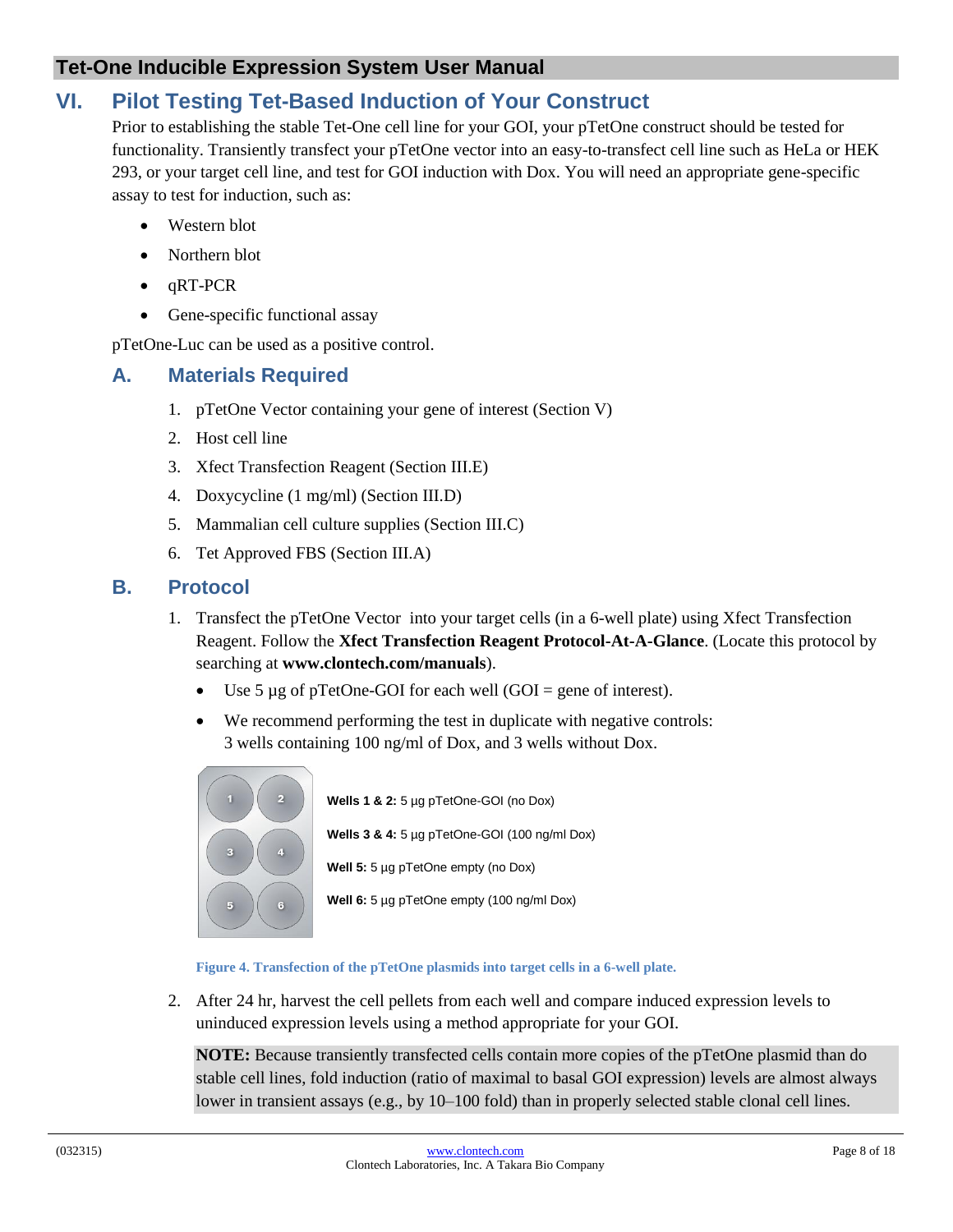# <span id="page-8-1"></span><span id="page-8-0"></span>**VII. Creating & Screening for a Tet-One Stable Cell Line Capable of High Induction of your GOI**

# **A. Materials Required**

- 1. pTetOne-GOI Vector (Section V)
- 2. Linear Hygromycin/Puromycin Marker (Section II)
- 3. Target Cell Line
- 4. Xfect Transfection Reagent (Section III.E)
- 5. Hygromycin or Puromycin (Section III.B)
- 6. Doxycycline (1 mg/ml) (Section III.D)
- 7. Mammalian cell culture supplies (Section III.C)
- 8. Tet Approved FBS (Section III.A)

# <span id="page-8-2"></span>**B. Protocol: Creating a Stable Tet-One Inducible Cell Line**

To generate a highly inducible stable Tet-On 3G inducible cell line, transfect your customized pTetOne vector into your target cell line along with a linear selection marker (Hyg<sup>r</sup> or Pur<sup>r</sup>). Select stable transfectants by screening for hygromycin or puromycin resistance, and inducibility.

**NOTE:** Working with mixed (polyclonal) populations of transfected cells rather than selecting for single clones can affect the consistency of induction, due to the possible outgrowth of poorly inducing clones as the cells are passaged.

Why use linear selection markers? See Appendix B.

- 1. Plate (seed) your target cell line in a single well of a 6-well plate at a density sufficient to reach near confluence at 48 hr after transfection.
- 2. Using Xfect transfection reagent (PT5003-2 from [www.clontech.com/manuals\)](http://www.clontech.com/manuals), cotransfect the following:
	- 2 µg pTetOne-GOI
	- 100 ng Linear Selection Marker (puromycin or hygromycin)

**NOTE:** Always combine your customized pTetOne vector and either the Linear Hygromycin Marker or the Linear Puromycin Marker at a ratio of 20:1 (i.e., use 20-fold less of the linear marker).

- 3. After 48 hr, split the confluent cells into 4 x 10 cm dishes (do not add the selective antibiotic yet).
- 4. After an additional 48 hr, add hygromycin or puromycin at the selection concentration that is optimal for your cell line (Section III.B).
- 5. Replace medium with fresh complete medium plus hygromycin (or puromycin) every four days, or more often if necessary.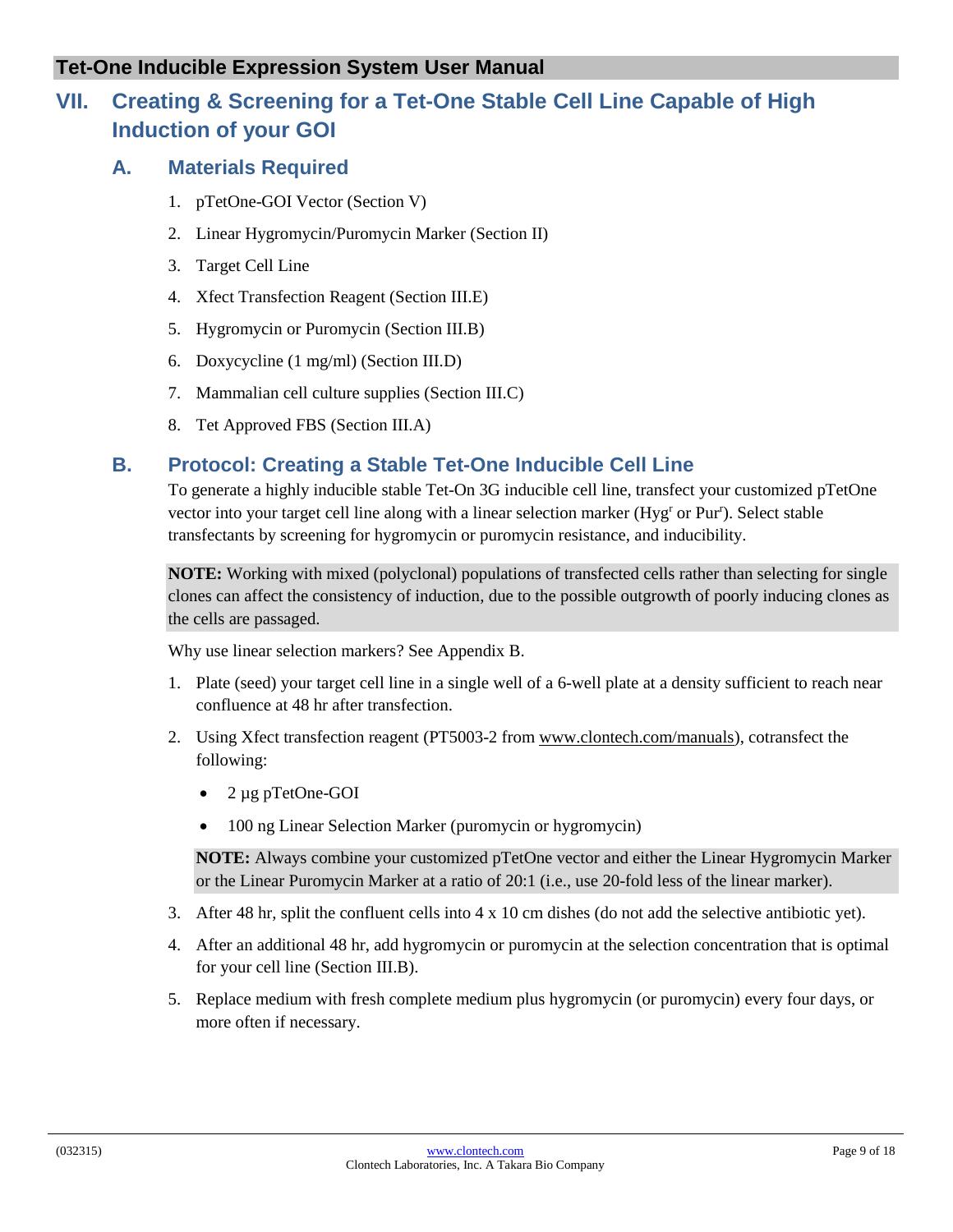6. Cells that have not integrated the plasmid should begin to die after  $\sim$ 3–5 days.

**NOTE:** Avoid passaging the cells a second time, since replating cells under selection may result in plates containing too many colonies for effective colony isolation (because individual colonies are not well-separated).

- 7. After ~2 weeks, drug-resistant colonies should begin to appear.
- 8. When the colonies are large enough to transfer, use cloning cylinders or disks to harvest (i.e. "pick") large, healthy colonies, and transfer each into a separate well of a 24-well plate.
	- Isolate as many clones as feasible, so that 10– 20 clones are available for testing.
	- Suspension cultures must be cloned using a limiting dilution technique (see Appendix C).
- 9. Culture the clones in maintenance concentrations of hygromycin (or puromycin) (Section III.B). When confluent, split the cells from each well into three wells of a 6-well plate for testing and maintenance (Section VII.C).

## <span id="page-9-0"></span>**C. Protocol: Screening Your Tet-One Inducible Clones**

Test individual stable clones for expression of your GOI in the presence and absence of Dox. Choose clones that generate the highest maximal and lowest basal expression levels, i.e., the highest fold induction.

- 1. For each clone to be tested, seed 1/3 of the total amount of cells (see Section VII.B, Step 9) into a single well of a 6-well plate. The cells in this "stock plate" may be propagated, depending upon the results of the inducibility assay.
- 2. Divide the remaining 2/3 of the cells between duplicate wells of a second 6-well plate. Add Dox (100 ng/ml) to one of the wells and incubate the cells for 48 hr.
- 3. Harvest the cells and use an assay specific for your GOI to compare induced to uninduced expression of your GOI.
- 4. Select clones with the highest fold induction for propagation and further testing.
- 5. Expand and freeze stocks of each promising clone as soon as possible (Appendix D).

**NOTE:** Once you have chosen the best clone(s), you may choose to determine the minimal concentration of Dox that is required for high inducible expression and use that minimal concentration for all subsequent experiments. Remove the cells from one nearly confluent well (of a 6-well plate) and divide them among six wells of a 24-well plate. Titrate doxycycline concentrations across these 6 wells (e.g., 0, 1, 10, 50, 100, and 1,000 ng/ml), and assay for induced expression after 24 hr. Typically, there is no need to use more than 100 ng/ml Dox, since maximal expression is often obtained with just 10 ng/ml Dox.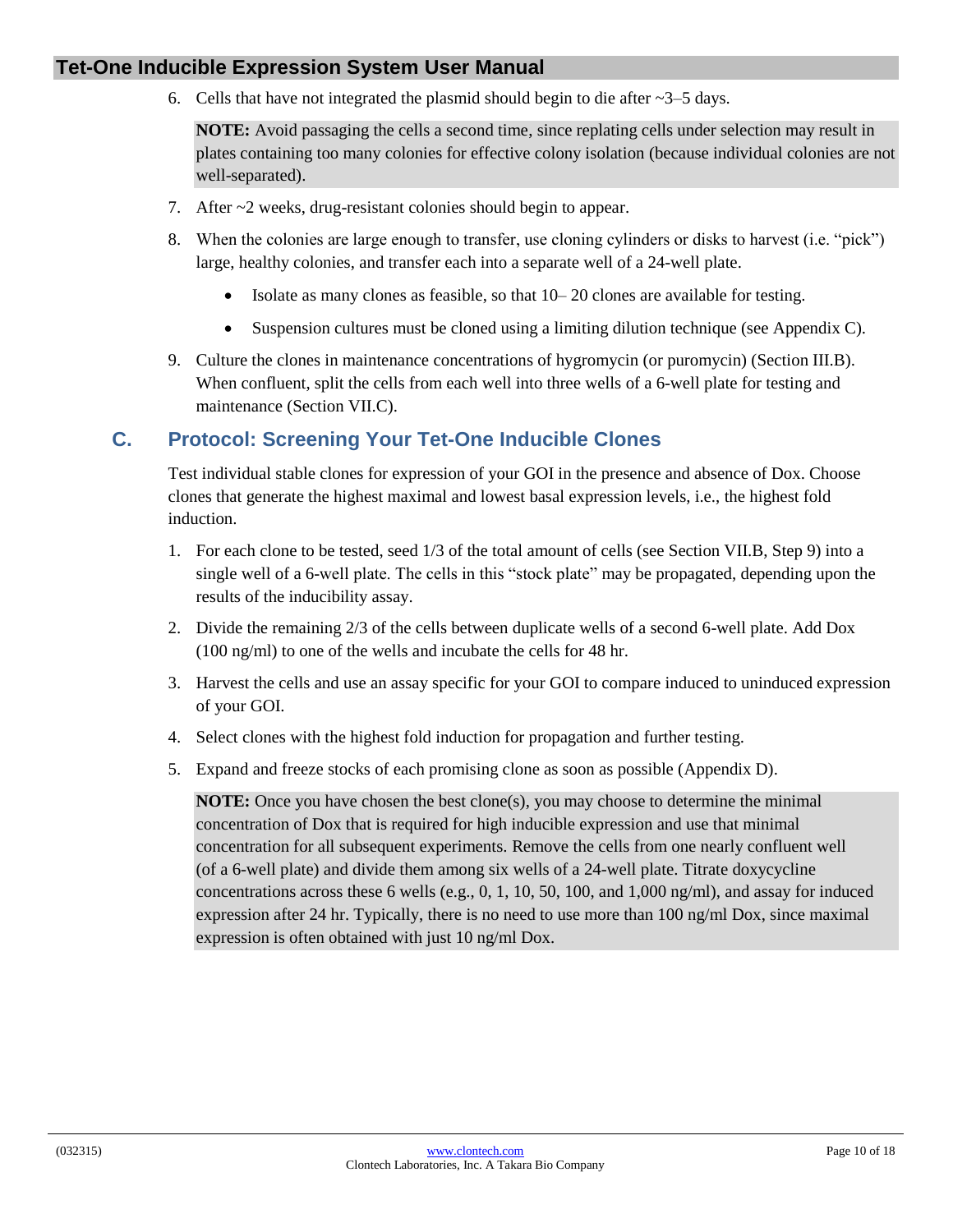# <span id="page-10-0"></span>**VIII. References**

Clontech's Tet Systems were developed in cooperation with Dr. Bujard and his colleagues at the Center for Molecular Biology in Heidelberg (ZMBH) and in Dr. Wolfgang Hillen's laboratory at the University of Erlangen, Germany. Additional background information on Tet-regulated gene expression systems and an extensive bibliography are available at the website maintained by TET Systems: [http://www.tetsystems.com](http://www.tetsystems.com/) (Please note that Clontech is not responsible for the information contained on this website.)

Freshney, R.I. (2005). *Culture of Animal Cells: A Manual of Basic Technique, 5th Edition* (Wiley-Liss, Hoboken, NJ).

Sambrook, J., Fritsch, E. F. & Maniatis, T., eds. (2001) *Molecular Cloning: A Laboratory Manual,* Cold Spring Harbor Laboratory Press (Cold Spring Harbor, NY).

Gossen, M. & Bujard, H. (1992) Tight control of gene expression in mammalian cells by tetracycline responsive promoters. *Proc. Natl. Acad. Sci. USA* **89**(12):5547–5551.

Gossen, M., Freundlieb, S., Bender, G., Muller, G., Hillen, W. & Bujard, H. (1995) Transcriptional activation by tetracycline in mammalian cells. *Science* **268**(5218):1766–1769.

Heinz, N., Schambach, A., Galla, M., Maetzig, T., Baum, C., Loew R., & Schiedlmeier, B. (2011) Retroviral and transposon-based Tet-regulated all-in-one vectors with reduced background expression and improved dynamic range. *Human Gene Ther.* **22**(2):166–176.

Loew, R., Heinz, N., Hampf, M., Bujard, H. & Gossen, M. (2010) Improved Tet-responsive promoters with minimized background expression. *BMC Biotechnol.* **10**:81 (24 November 2010).

Sambrook, J., Fritsch, E. F. & Maniatis, T., eds. (2001). *Molecular Cloning: A Laboratory Manual,* Cold Spring Harbor Laboratory Press (Cold Spring Harbor, NY).

Urlinger, S., Baron, U., Thellmann, M., Hasan, M.T., Bujard, H. & Hillen, W. (2000) Exploring the sequence space for tetracycline-dependent transcriptional activators: Novel mutations yield expanded range and sensitivity. *Proc. Natl. Acad. Sci. USA* **97**(14):7963–7968.

Zhou, X., Vink, M., Klave, B., Berkhout, B. & Das, A. T. (2006) Optimization of the Tet-On system for regulated gene expression through viral evolution. *Gene Ther.* **13**(19):1382–1390.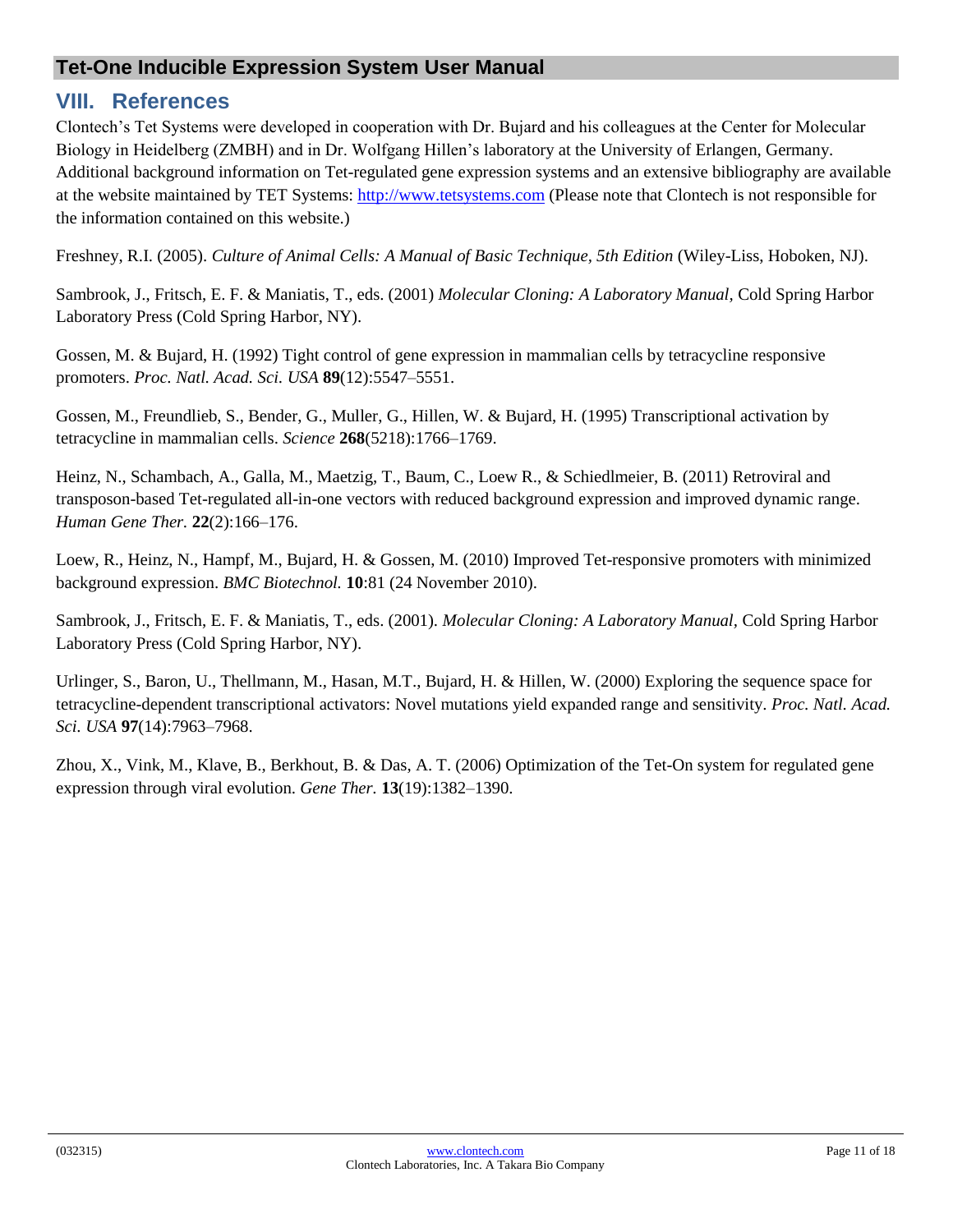# <span id="page-11-0"></span>**IX. Troubleshooting**

<span id="page-11-1"></span>**Table 2.Troubleshooting Guide for the Tet-One Inducible Expression System**

| <b>Description of Problem</b><br><b>Possible Explanation</b>                                |                                                                                                                                                                                            | <b>Solution</b>                                                                                                                                           |
|---------------------------------------------------------------------------------------------|--------------------------------------------------------------------------------------------------------------------------------------------------------------------------------------------|-----------------------------------------------------------------------------------------------------------------------------------------------------------|
| A. Inducing Expression                                                                      |                                                                                                                                                                                            |                                                                                                                                                           |
|                                                                                             | Cellular sequences adjacent to the<br>integration site of some clones may<br>affect their expression profiles.                                                                             | Screen additional clones (Section VII)                                                                                                                    |
|                                                                                             | Cells were harvested and analyzed<br>too soon or too late.                                                                                                                                 | Harvest and analyze cells between 18-48 hr.                                                                                                               |
|                                                                                             | Poor transfection efficiency                                                                                                                                                               | Optimize transfection protocol.<br>$\bullet$                                                                                                              |
| Low fold induction (ratio of                                                                |                                                                                                                                                                                            | Optimize density of cell plating; use at<br>$\bullet$<br>60-90% confluency.                                                                               |
| maximal to basal expression<br>of the GOI)                                                  |                                                                                                                                                                                            | Optimize passage number of target cells.<br>$\bullet$                                                                                                     |
|                                                                                             | Poor target cell viability                                                                                                                                                                 | Optimize culture conditions of target cells.                                                                                                              |
|                                                                                             |                                                                                                                                                                                            | Optimize tissue culture plasticware<br>$\bullet$                                                                                                          |
|                                                                                             | The FBS used in the cell culture<br>medium contains tetracycline<br>derivatives.                                                                                                           | Use Clontech's Tet System Approved FBS (Section<br>III.A), which was functionally tested with Clontech's<br>stable CHO-AA8-Luc Tet-Off Control Cell Line. |
| Low fold induction of GOI<br>expression in selected drug-<br>resistant stable cell clones.  | Cellular sequences flanking the<br>integrated pTetOne expression<br>construct may affect GOI<br>expression.<br>Mixed cell population in the<br>selected clone (see Section VII.B<br>Note). | Screen additional individual drug-resistant cell<br>clones to ensure optimal fold induction.                                                              |
| Decrease in fold induction<br>after several passages                                        | The appropriate antibiotics are<br>missing from the cell culture<br>medium.                                                                                                                | Maintain optimal antibiotic concentrations (Section<br>$III.B$ ).                                                                                         |
| or<br>Loss of inducibility after<br>passaging of a (previously<br>frozen) stable cell line. | Mixed cell population in the<br>selected clone (see Section VII.B<br>Note).                                                                                                                | Reselect the current cell line through single colony<br>selection (Section VII.C).                                                                        |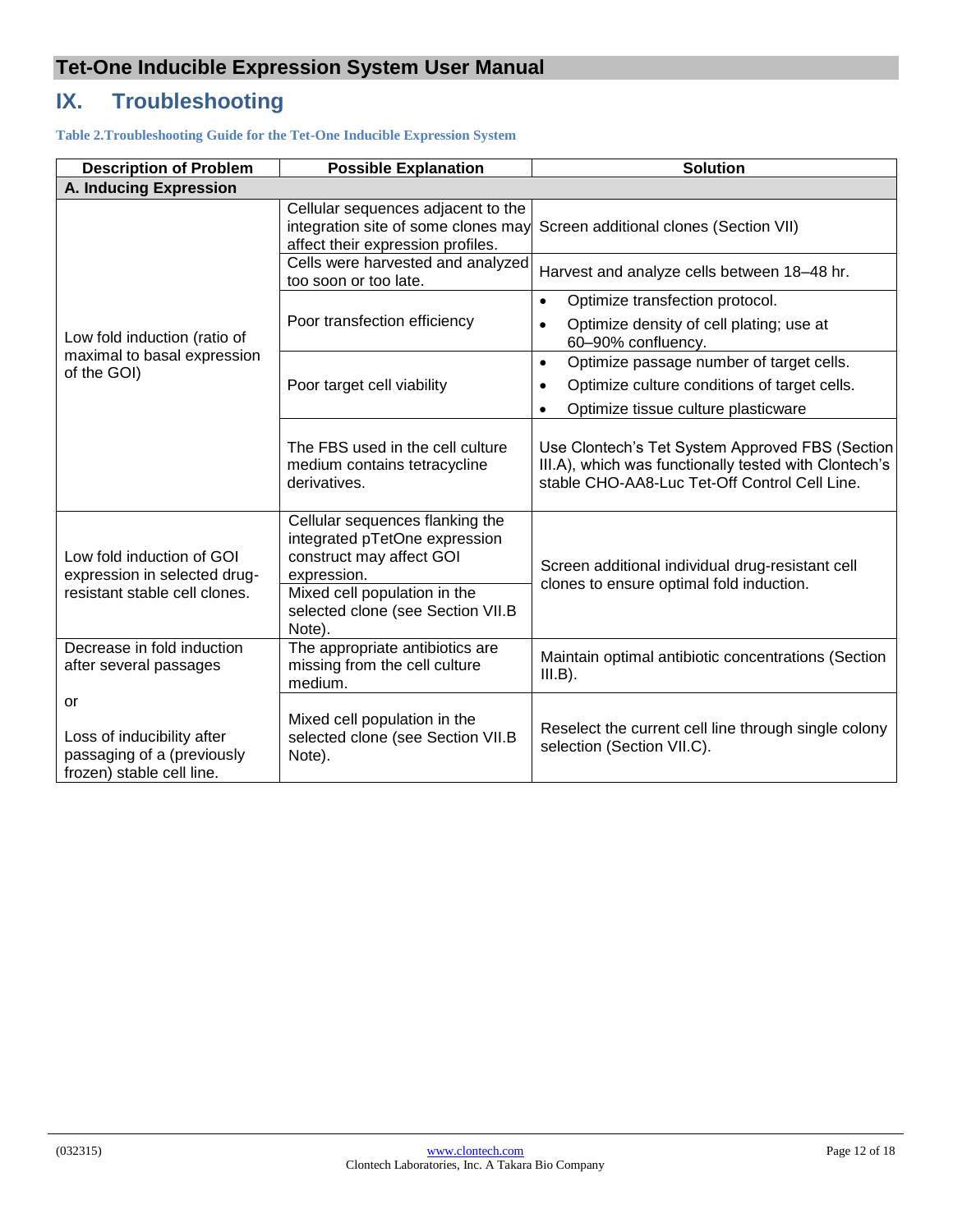| <b>Description of Problem</b>                                                                                                                                                                    | <b>Possible Explanation</b>                                                                                                                                                                                                                                                                                                                          | <b>Solution</b>                                                                                                                                                                                                                                                                                                                                                                                                                                              |
|--------------------------------------------------------------------------------------------------------------------------------------------------------------------------------------------------|------------------------------------------------------------------------------------------------------------------------------------------------------------------------------------------------------------------------------------------------------------------------------------------------------------------------------------------------------|--------------------------------------------------------------------------------------------------------------------------------------------------------------------------------------------------------------------------------------------------------------------------------------------------------------------------------------------------------------------------------------------------------------------------------------------------------------|
| <b>B. Establishment of Stable Cell Lines</b>                                                                                                                                                     |                                                                                                                                                                                                                                                                                                                                                      |                                                                                                                                                                                                                                                                                                                                                                                                                                                              |
| Untransduced cells do not die<br>at the high antibiotic<br>concentration established via<br>titration in Section II.B                                                                            | The cells have not been recently<br>passaged, so they remain well-<br>attached to the plate surface even<br>when they are dead.                                                                                                                                                                                                                      | To determine the appropriate antibiotic<br>concentration, use cells that have been split<br>within the last 2-3 days.                                                                                                                                                                                                                                                                                                                                        |
| There are no surviving cells<br>after transfection/cotransfection<br>with a drug-resistant expression<br>cassette at the antibiotic<br>concentration determined to be<br>optimal in Section II.B | The antibiotic concentration which<br>caused massive cell death when<br>determining the appropriate dose<br>via titration could be too high.                                                                                                                                                                                                         | Use a lower antibiotic concentration for selection<br>of stably transfected cell clones.                                                                                                                                                                                                                                                                                                                                                                     |
| Low number of drug resistant<br>clones                                                                                                                                                           | Transfection was inefficient<br>because cells used for transfection<br>were of unsatisfactory quality,<br>resulting in inefficient uptake of<br>DNA during transfection.<br>Inefficient transfection due to using<br>the wrong ratio of Vector/Linear<br>Selection Marker.<br>Antibiotic was added too soon.<br>Used wrong antibiotic concentration. | Use cells for transfection at passages no higher<br>than 15-17 since defrosting, and no older than<br>2-3 days since the last split. Passage cells 3-4<br>times after defrosting to allow a complete cell<br>recovery prior to transfection experiments.<br>Check the ratio of Vector/Linear Selection<br>Marker. Retransfect Vector/Linear Selection<br>Marker at a ratio of 20:1 (Section VII.B).<br>See protocol in Sections VII.B.<br>See Section III.B. |
| Too many colonies for effective<br>colony isolation (individual<br>colonies are not well-separated)                                                                                              | Cells were not split and/or<br>$\bullet$<br>diluted correctly.<br>Antibiotic was added too late.<br>$\bullet$<br>Transfected cells were<br>$\bullet$<br>passaged a second time after<br>addition of antibiotic.                                                                                                                                      | See protocols in Section VII.B.                                                                                                                                                                                                                                                                                                                                                                                                                              |
|                                                                                                                                                                                                  | Used wrong antibiotic concentration.                                                                                                                                                                                                                                                                                                                 | See Section III.B                                                                                                                                                                                                                                                                                                                                                                                                                                            |
| Poor cell viability                                                                                                                                                                              | Cells were not properly frozen.                                                                                                                                                                                                                                                                                                                      | See Appendix D, Section A.                                                                                                                                                                                                                                                                                                                                                                                                                                   |
|                                                                                                                                                                                                  | Cells were not properly thawed.                                                                                                                                                                                                                                                                                                                      | See Appendix D, Section B.                                                                                                                                                                                                                                                                                                                                                                                                                                   |
| <b>C. Detection and Inhibition of Expression</b>                                                                                                                                                 |                                                                                                                                                                                                                                                                                                                                                      |                                                                                                                                                                                                                                                                                                                                                                                                                                                              |
| No detectable GOI expression<br>by Western Blot.                                                                                                                                                 | Low sensitivity of detection<br>method.                                                                                                                                                                                                                                                                                                              | Check sensitivity of primary and secondary<br>antibodies. Analyze GOI expression by qRT-<br>PCR, using different sets of primers to ensure<br>optimal detection of GOI expression.                                                                                                                                                                                                                                                                           |
| Continuous protein expression                                                                                                                                                                    | Depending on the stability of the<br>protein, it may persist in the cell in<br>the absence of gene induction and<br>de novo synthesis of GOI mRNA.<br>Fluorescent proteins tend to have<br>long half-lives.                                                                                                                                          | Add a ProteoTuner <sup>™</sup> destabilization domain to<br>your protein of interest and control its stability<br>through the addition/removal of Shield1 ligand                                                                                                                                                                                                                                                                                             |
| after the removal of doxycycline                                                                                                                                                                 | Doxycyline was not completely<br>removed from the cell culture<br>medium.                                                                                                                                                                                                                                                                            | Wash cells three times with PBS, followed by<br>trypsinization and replating in fresh medium<br>supplemented with Clontech's Tet System<br>Approved FBS. If trypsinization is undesirable,<br>wash cells three times with medium and three<br>times with PBS, then replace with fresh medium<br>supplemented with Tet System Approved FBS.                                                                                                                   |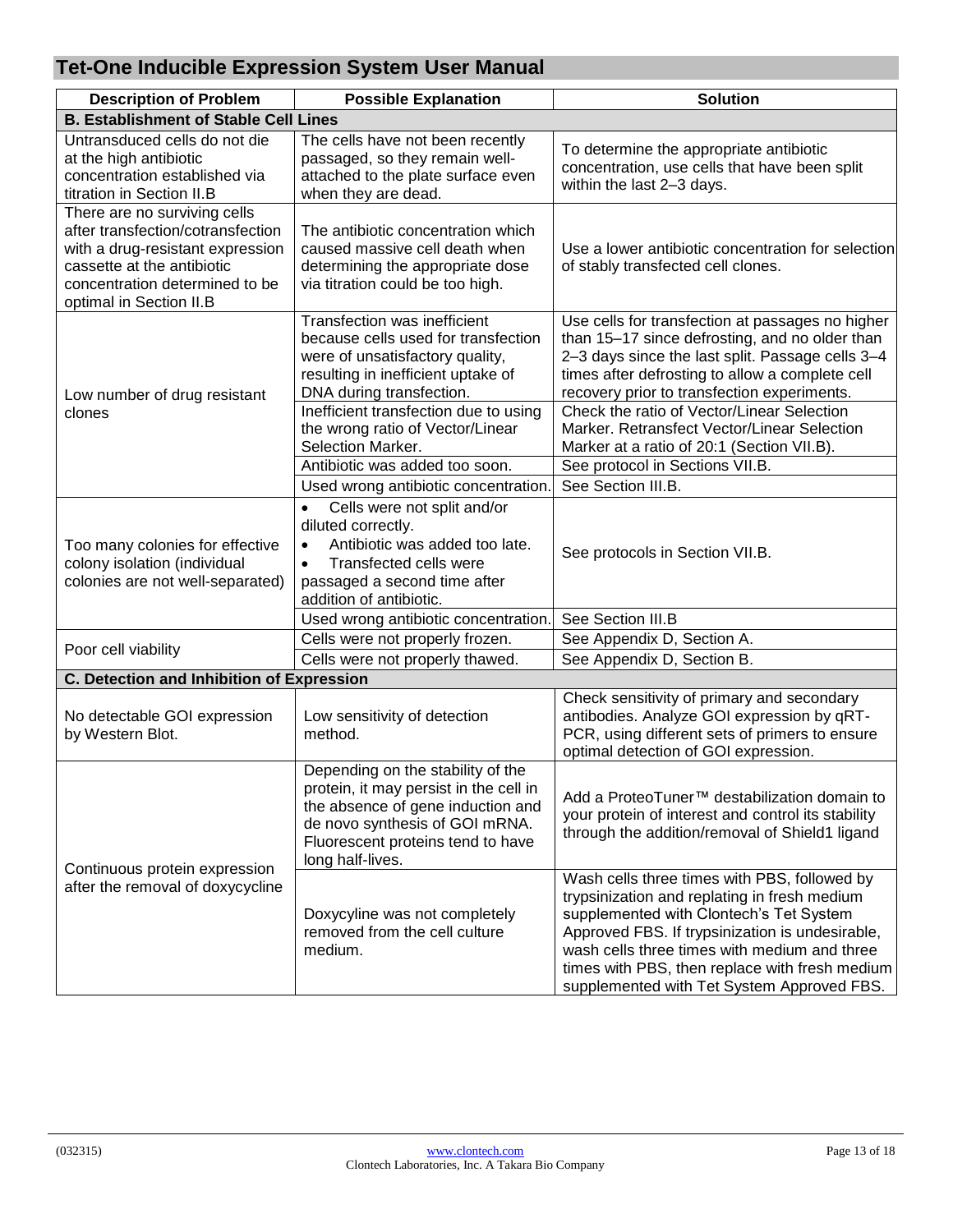# <span id="page-13-0"></span>**Appendix A: Tet-One Vector Information**

For complete descriptions of the vectors provided with each system, refer to the enclosed Certificate of Analysis, which is also available at [www.clontech.com](http://www.clontech.com/)

<span id="page-13-1"></span>

<span id="page-13-2"></span>**Figure 6. pTetOne-Luc Control Vector Map**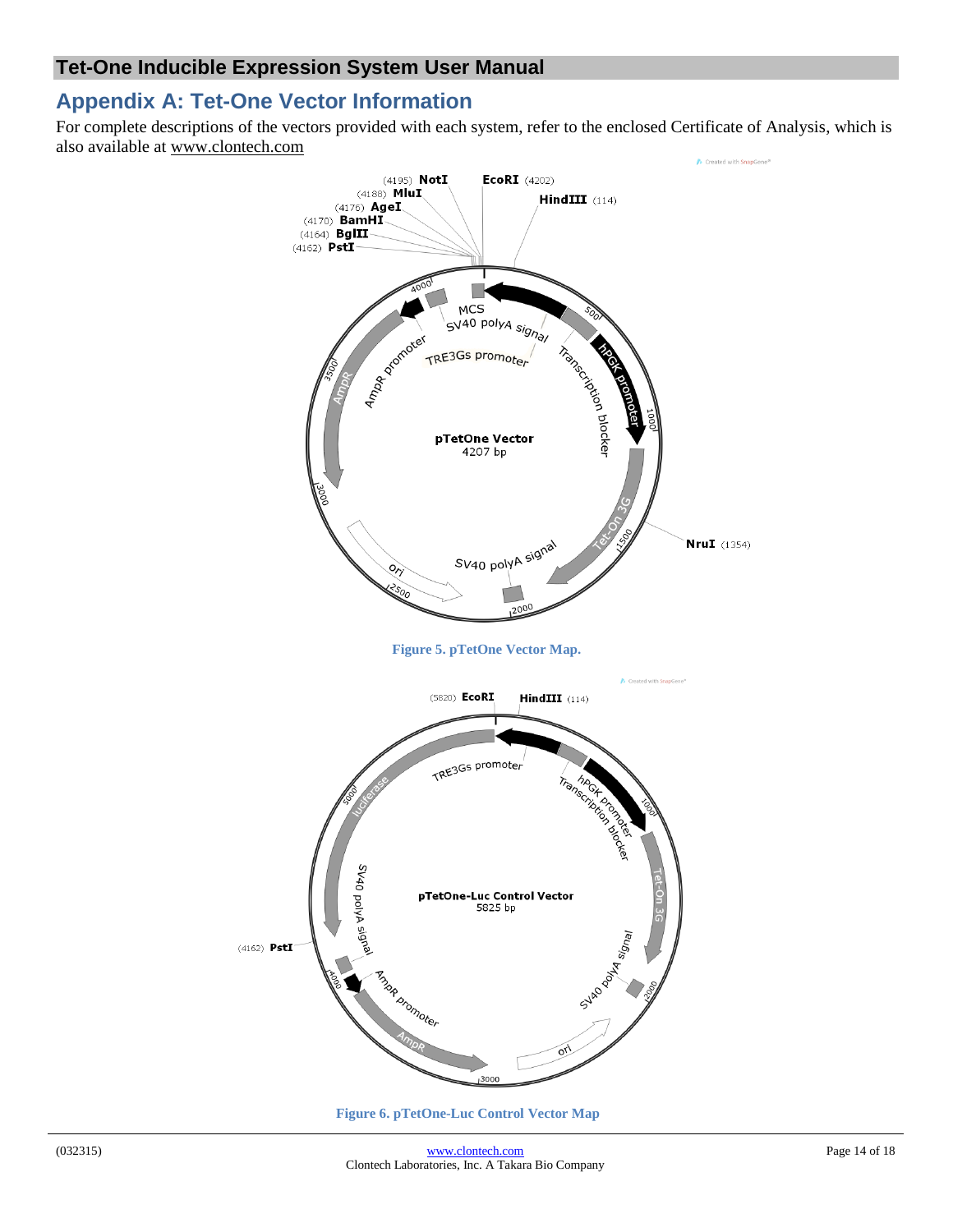# <span id="page-14-0"></span>**Appendix B: Why Use a Linear Selection Marker?**

Linear selection markers are short, purified linear DNA fragments that consist of the marker gene (Hyg<sup>r</sup> or Pur<sup>r</sup>), an SV40 promoter, and the SV40 polyadenylation signal. Use of a linear selection marker allows you to screen fewer clones to obtain your desired clone; plus, you'll observe a higher fold induction in the clones that you select.

Why is this? Because there is **less interference with basal expression of the gene of interest** from the promoter of a cotransfected linear selection marker than would result from the promoter of a selection marker present on the pTRE3G-GOI plasmid itself.

This is due to the fact that stable integration of plasmids usually results in co-integration of multiple copies of that plasmid at a single locus. If pTetOne were supplied with a constitutive selectable marker included on the plasmid backbone (i.e., a constitutive promoter at an automatic 1:1 ratio to the TRE promoter), the constitutive promoter used for the selection marker could affect basal expression in many of the clones by a combination of:

- its juxtaposition with the TRE in one or more of the tandem integrations **or**
- the recruitment of a high concentration of endogenous transcription factors to the region

However, since the **linear selection markers are cotransfected at a decreased ratio of 1:20** relative to the pTREG-GOI plasmid (i.e., 20-fold less of the linear marker), these types of interference are less likely to occur.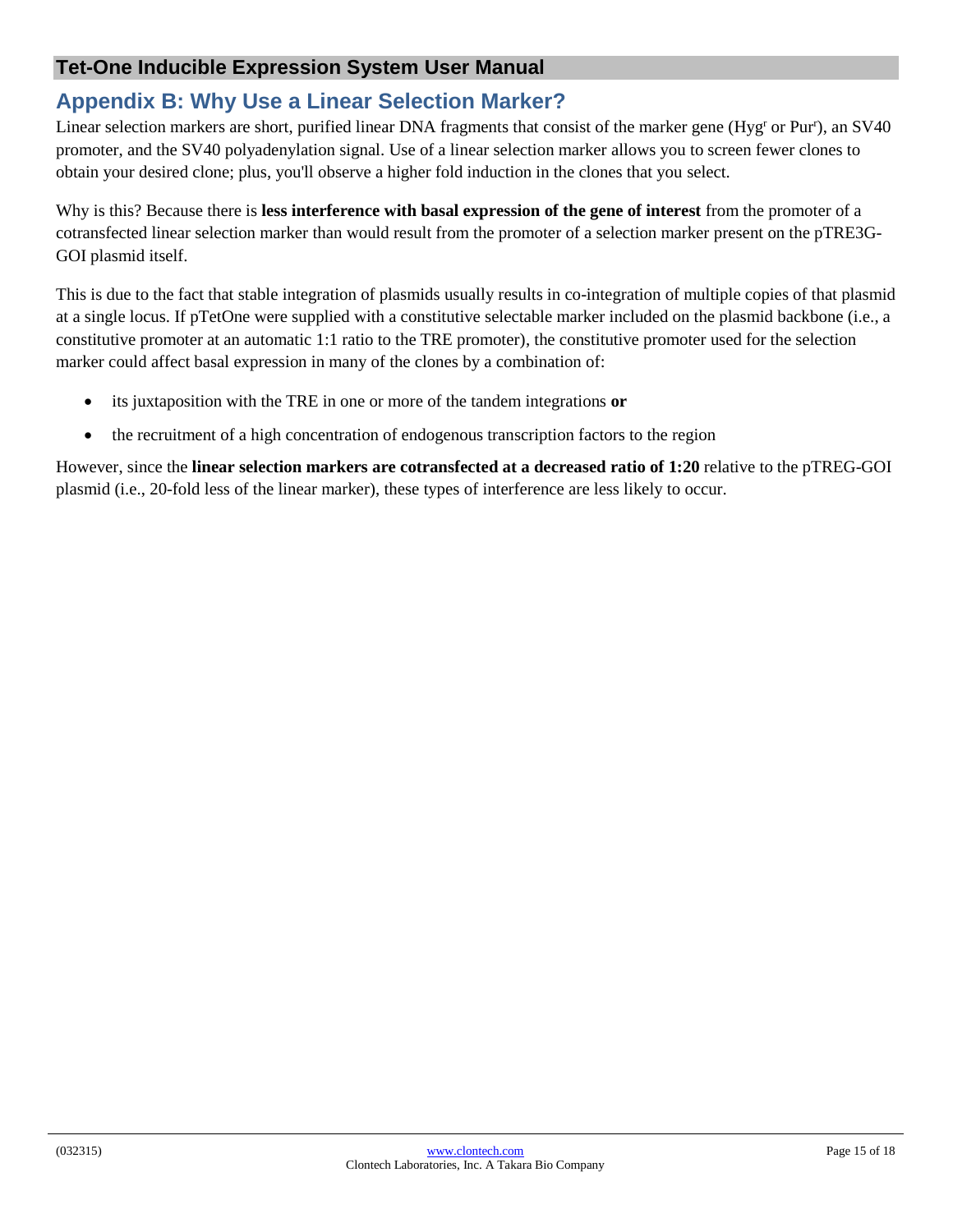# <span id="page-15-0"></span>**Appendix C: Selecting Stable Clones via Limited Dilution of Suspension Cells**

To avoid creating a cell line containing a mixture of clones, suspension cells must be selected using a limited dilution technique. The following protocol allows you to dilute stably transfected cells in a manner ensuring that only one stable cell clone is seeded per well in a 96-well plate—and then use that clone to test for inducible expression.

# **A. Protocol**

- 1. Seed one well of a 6-well plate with  $1-1.5 \times 10^6$  cells in 3 ml of complete growth medium.
- 2. Using Xfect transfection reagent, transfect these cells with 2  $\mu$ g of pTetOne-GOI + 100 ng of the puromycin or hygromycin linear selection marker according to the **Xfect Transfection Reagent Protocol-At-A-Glance**. (Locate this protocol by searching at **www.clontech.com/manuals**).
- 3. 48 hr after transfection, centrifuge at 1,100 rpm to harvest the cells, and resuspend them in 6 ml of medium in a T25 flask containing the appropriate antibiotic to select for stable integrants.
- 4. Allow the cells to grow for 1 week.
- 5. Dilute the cells from Step 4 to 1 cell per well in a 96-well plate as follows:
	- a. Dilute a 100  $\mu$ l aliquot of the cells in 2 ml of complete medium (1/20 stock dilution).
	- b. Set up four vials containing 5 ml of complete growth medium. From the 1/20 stock dilution created in Step 5.a, add:
		- i. 10 µl to Vial 1
		- ii. 20 µl to Vial 2
		- iii. 30 µl to Vial 3
		- iv. 40 µl to Vial 4
	- c. Mix well.
	- d. From Vial 1, add one 50 µl aliquot per well to each well of a 96-well plate. Repeat this process for Vials 2–4 on separate 96-well plates (four plates total—one for each vial).
- 6. Allow the cells on each of the four 96-well plates to grow until growth is visible in half of the wells on one of the plates.
- 7. Choose 24 clones only from the plate that shows growth in approximately half of its wells. Expand each of these clones to fill one well of a 24-well plate and then one well of a 6-well plate.

**NOTE:** If one of the 96-well plates shows growth in only half of its wells, this means that on average there was less than one cell per well on that plate when they were seeded (Step 5.d), so the cells in the wells that show growth are likely to have been derived from a single cell clone.

8. When each of the 24 clones in Step 7 has grown sufficiently to fill 3 wells of a 6-well plate, maintain the cells from one well as the reference stock, and test the cells in the other two wells for inducible expression with and without Dox (see SectionVII.C).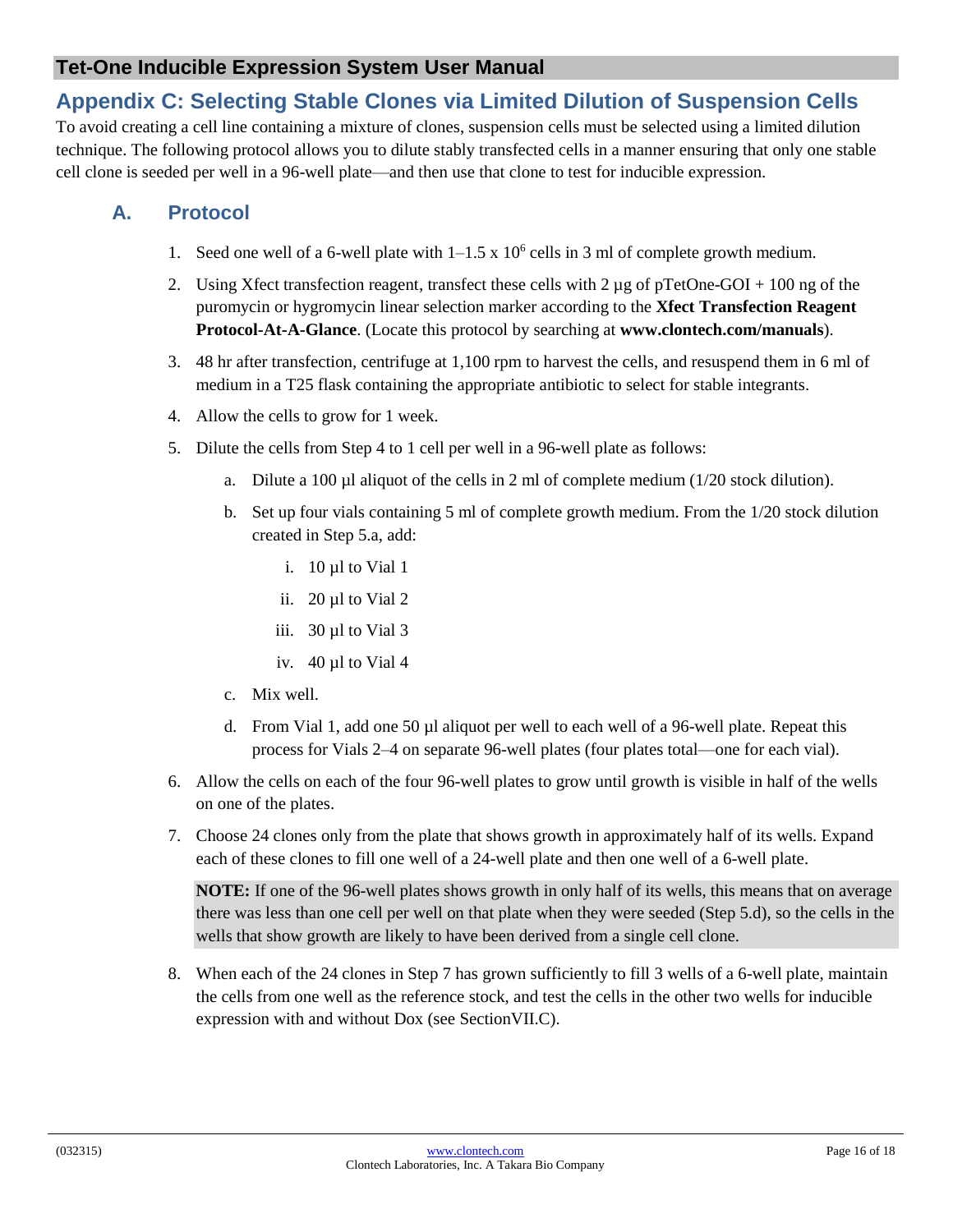# <span id="page-16-0"></span>**Appendix D: Preparing and Handling Cell Line Stocks**

# **A. Protocol: Freezing Cell Line Stocks**

Once you have created and tested your Tet-One cell line, you must prepare multiple frozen aliquots to ensure a renewable source of cells, according to the following protocol:

- 1. Expand your cells to multiple 10 cm dishes or T75 flasks.
- 2. Trypsinize and pool all of the cells, then count the cells using a hemocytometer.
- 3. Centrifuge the cells at 100 x g for 5 min. Aspirate the supernatant.
- 4. Resuspend the pellet at a density of at least  $1-2 \times 106$  cells/ml in freezing medium. Freezing medium can be purchased from Sigma (Cat. Nos. C6164 & C6039), or use 70–90% FBS, 0–20% medium (without selective antibiotics), and 10% DMSO.
- 5. Dispense 1 ml aliquots into sterile cryovials and freeze slowly ( $1^{\circ}$ C per min). For this purpose, you can place the vials in Nalgene cryo-containers (Nalgene 6. Cat. No. 5100) and freeze at –80°C overnight. Alternatively, place vials in a thick-walled styrofoam container at  $-20^{\circ}$ C for 1–2 hr. Transfer to –80°C and freeze overnight.
- 6. The next day, remove the vials from the cryo-containers or styrofoam containers, and place in liquid nitrogen storage or an ultra-low temperature freezer  $(-150^{\circ}C)$  for storage.
- 7. Two or more weeks later, plate a vial of frozen cells to confirm viability.

# **B. Protocol: Thawing Cell Line Frozen Stocks**

To prevent osmotic shock and maximize cell survival, use the following procedure to start a new culture from frozen cells:

- 1. Thaw the vial of cells rapidly in a 37°C water bath with gentle agitation. Immediately upon thawing, wipe the outside of the vial with 70% ethanol. All of the operations from this point on should be carried out in a laminar flow tissue culture hood under strict aseptic conditions.
- 2. Unscrew the top of the vial slowly and, using a pipet, transfer the contents of the vial to a 15 ml conical centrifuge tube containing 1 ml of prewarmed medium (without selective antibiotics such as G418). Mix gently.
- 3. Slowly add an additional 4 ml of fresh, prewarmed medium to the tube and mix gently.
- 4. Add an additional 5 ml of prewarmed medium to the tube and mix gently.
- 5. Centrifuge at 100 x g for 5 min, carefully aspirate the supernatant, and GENTLY resuspend the cells in complete medium without selective antibiotics. (This method removes the cryopreservative and can be beneficial when resuspending in small volumes. However, be sure to treat the cells gently to prevent damaging fragile cell membranes.)